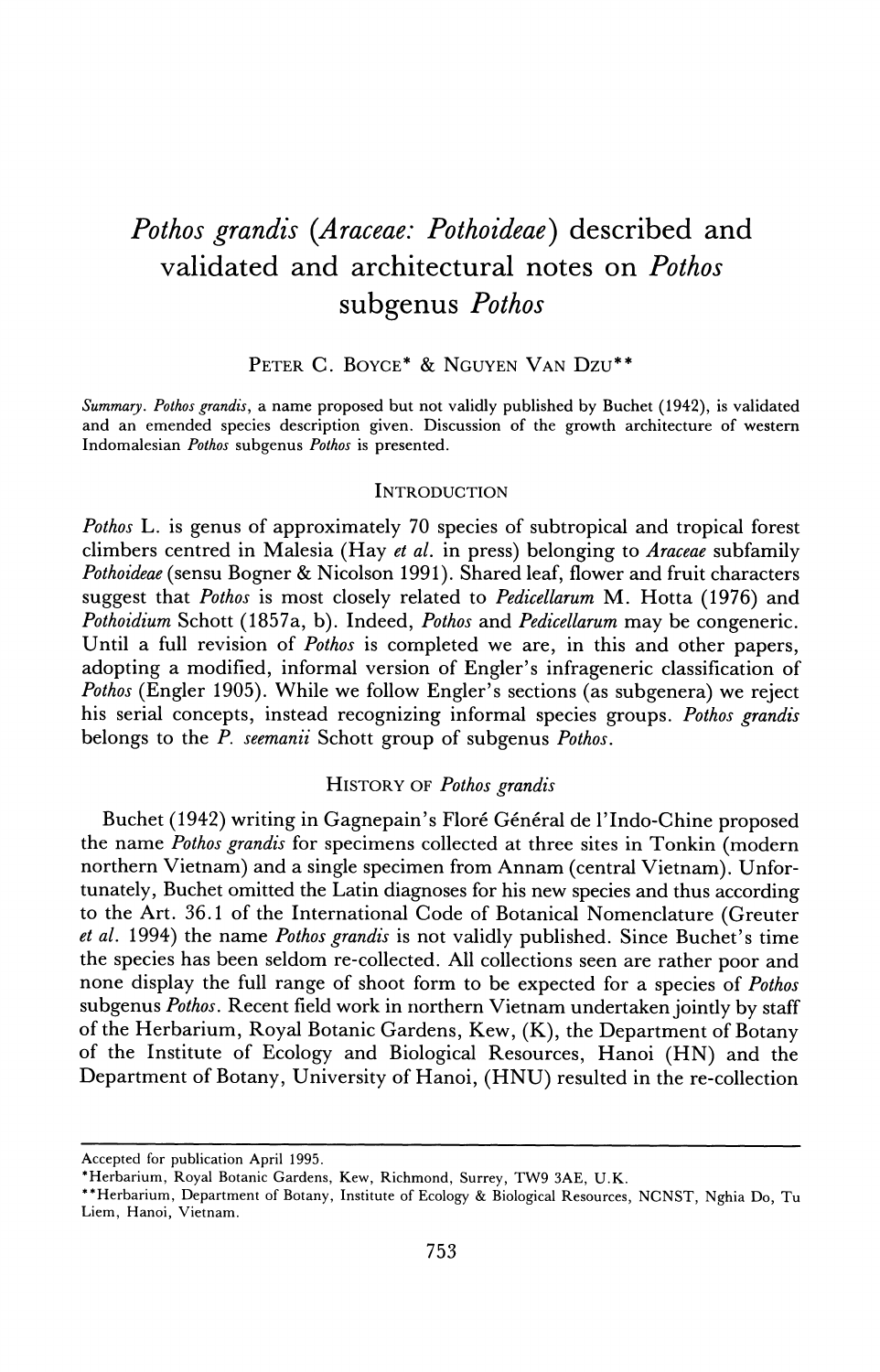**of P. grandis at one of the type localities. A plant was found in flower and sufficient material collected to enable a complete description to be prepared.** 

**Pothos grandis** S. Buchet ex P.C. Boyce & D. V. Nguyen sp. nov., P. grandis in **aspectu P. seemannii valde proxima, et ab ea foliis majoribus, pedunculo petiolum aequanti sed numquam eum superanti (pedunculus in P. seemannii petiolo duplo longior), spatha aliquantum grandi atque spadice dissimiliter formato grandiore in stipite longiore suffulto distinguibilis. Typus: Colani s.n. (holotypus P!; isotypi K (photo!) SGN!).** 

Pothos grandis S. Buchet apud Gagnepain in Lecomte, Fl. Gén. l'Indo-Chine 6: **1088 (1942), nom. invalid. sine descr. Latin.** 

**Moderately robust somewhat woody root-climber and hammock-forming hemi-epiphyte to 3 m. Shoot system differentiated into several phases (seedling phase not known). Seedling/mature sterile transition shoots monopodial, apparently of indeterminate length, climbing, appressed to substrate and rooting moderately from most nodes, probably not branching unless damaged apically (reiteration not observed), stem to 4 mm diam., sharply four-angled, minutely winged along the angles, leaves rather scattered. Mature sterile shoots monopodial, orthotropic, of indeterminate length, climbing, appressed to substrate and rooting prolifically from each node, not branching unless damaged apically, reiteration occurring from a node some distance back from the damaged apex, stems occasionally transforming terminally into a foraging flagellum (see below), stem to 8 mm diam., weakly four-angled or slightly compressed-terete, at first somewhat sparsely clothed with leaves, later naked, naked portions with prominent, slightly stepped nodes to 5 cm distant, stem deep green, becoming black-brown with age, drying dark green to almost black. Mature fertile shoot sympodial, with growth modules of varying determinate lengths, free, arising from the mature sterile stem as side branches, often branching to three orders, plagiotropic, not rooting from nodes, stem to 4 mm diam., mostly moderately clothed with leaves, occasionally older portions naked at the base to approximately half their length, naked portions with prominent, stepped nodes to 3 cm distant. Flowering shoots much abbreviated, arising from the leaf axils of mature fertile shoots, subtended by a minute prophyll and up to seven 4-30 mm, sequentially longer, cataphylls, terminated by 1- 3 sequentially-produced inflorescences. Foraging shoot a flagellum to 2 mm diam. with a few leaf-like cataphylls and reduced foliage-leaves at first but soon becoming naked with slightly prominent nodes up to 10 cm distant, arising mostly by terminal extension of the mature sterile shoot, (more rarely from a similar extension of a fertile shoot), monopodial, of indeterminate length, foraging for several metres until a suitable climbing surface is encountered, not branching unless damaged apically and then branching from the nearest healthy node, occasionally rooting sparsely from the nodes while foraging, always rooting**  prolifically on resumption of climbing habit. Leaves: Petiole obovate-oblong, **broadly winged, base decurrent, apex truncate to rounded or slightly auriculate, 2-5 x 1-2 cm, petiole with 2-3 secondary veins and numerous veinlets per side, all veins prominent, especially in dried material; lamina ovate, base rounded,**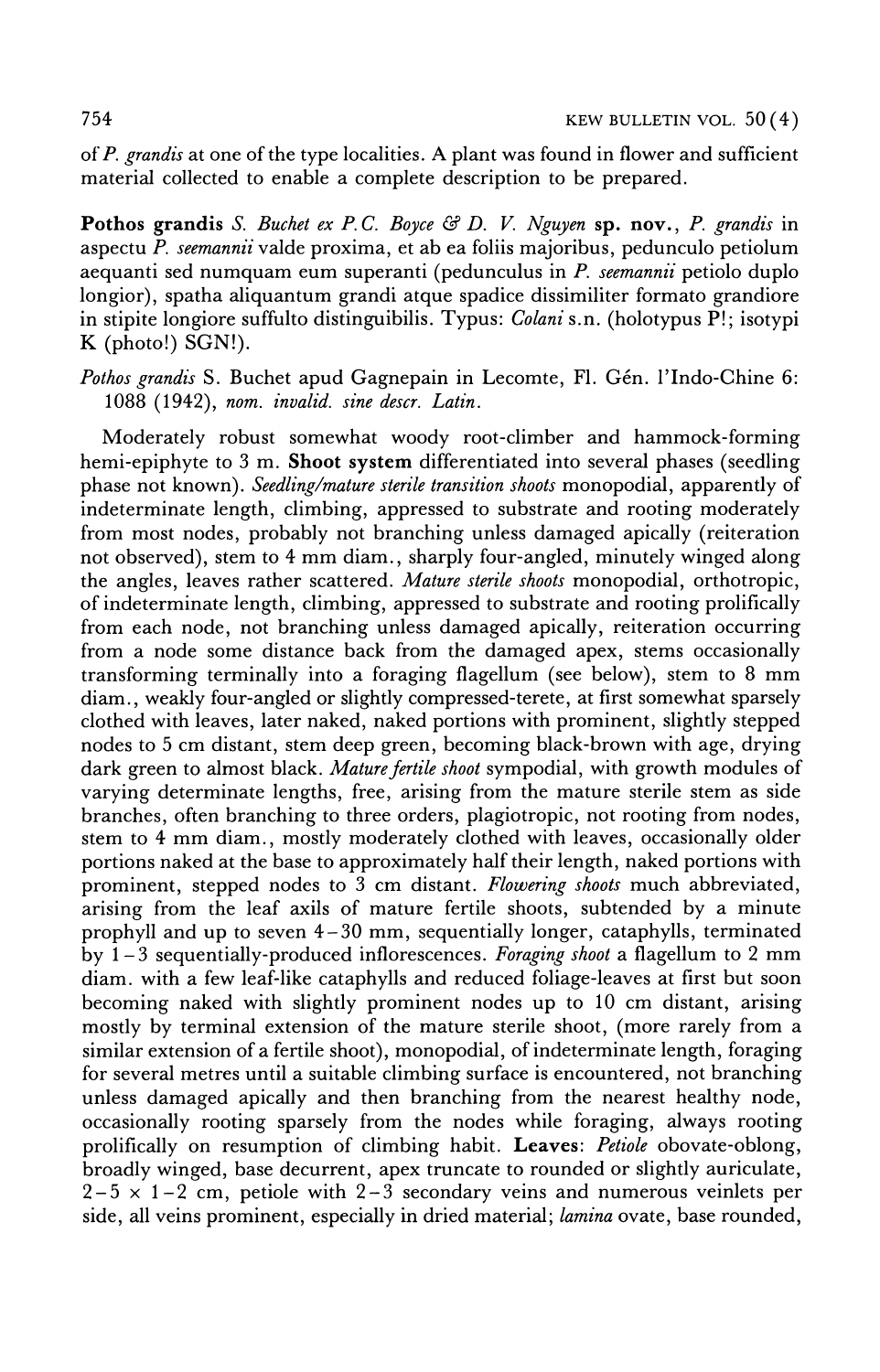### **NOTES ON POTHOS (ARACEAE) 755**

apex acuminate-mucronate,  $14-23 \times 5 \cdot 5-10$  cm, lamina with 2 secondary **veins per side, these arising from the base and either reaching the leaf tip or merging into a prominent submarginal collecting vein, all additional veins arising obliquely from the mid-vein, remaining parallel with numerous branches arising from them, leaves deep green adaxially, paler and slightly yellowish abaxially**  when fresh, drying dull olive green. **Inflorescence** pedunculate, *peduncle* robust, **4-7 cm x 2-3 mm, tapering, slightly thinner towards the apex, deep purple; spathe ovate to ovate-lanceolate, base slightly cordate to decurrent, apex acute**  with a somewhat stout mucro,  $2 \cdot 5 - 5 \cdot 2 \times 2 - 3$  cm, margins prominently in**rolled, deep purple, sometimes slightly greenish abaxially when fresh, drying**  almost black; *spadix* stipitate, deep purple, stipe terete,  $1 \cdot 2 - 1 \cdot 5$  cm  $\times$  c. 2 mm; fertile portion of spadix ovoid to clavate,  $1 \cdot 2 - 3$  cm  $\times$  9-13 mm, yellow-green to off-white. **Flowers**: tepals  $6, 4 \times 1.3$  mm, oblong-cymbiform, yellow-green to **dirty white, apex cucullate, triangular, truncate, stamens 6, 1-4 x c. 0-5 mm,**  filaments strap-shaped, thecae elongate-globose,  $1 \times 0.25$  mm, dehiscing via **longitudinal slits, cream, gynoecium 5 x 1 - 75 mm, 3-locular, compressed angularellipsoid, yellow-green to dirty white, stylar region truncate, stigma prominent, punctate, purple. Infructescence a head of 4- 10 berries, these obclavate, 1 -**   $1.75 \times 1 - 1.4$  cm, green ripening through yellow to deep orange-red. Seeds **1-3, ellipsoid to compressed-globose, c. 5-8 mm diam. (Fig. 1).** 

**DISTRIBUTION. Vietnam.** 

**VIETNAM. Hanoi: near Kien Khe, Bon s.n. (P!). Ha Tay: My Duc, Chua Huong, 28 May 1977, Nguyen Thi Nhan HN 111 (HN!); My Duc, Chua Huong, 1 July 1993, Ha Thi Dung HN 217 (HN!); Hoa Binh: Cho Bo, Balansa s.n. (P!); Kim Boi, 30 Aug. 1994, Boyce & Nguyen Van Dzu 857 (HN!, K!); Kim Boi, June 1926, Colani 3002 (holotype P!; isotypes K (photo!), SGN!); Kon Tum, Dak Glay, 29 March 1977, Tran Ding Ly HN 389 (HN!); Lang Son: Pac Mo, 23 March 1961, Soviet-Vietnam Expedition 1137 (LE!); Nghe An: from Phu Qui to Kebon, Poilane s.n. (P!, SGN!); Quy Chau, Trinh Xuan Mai HN 737 (HN!). Ninh Binh: Cuc Phuong Nat. Park, 6 Jan. 1963, Nguyen Quo Chung HN 2130 (HN!); Cuc Phuong Nat. Park, 17 Feb. 1971, Hach 26 CP (HN!); Cuc Phuong Nat. Park, 9 July 1971, Tran Hop HN 643 (HN!). The collection from Pac Mo, Lang Son prov., (Soviet-Vietnam Expedition 1137) was made close to the border with China. Pothos grandis is to be expected in that country.** 

**ECOLOGY. Climber or hemiepiphyte on trees and cliffs of Karst limestone formations in fragments of very degraded lowland to lower hill evergreen forest. 75-250 m.** 

**VERNACULAR NAME: C6m lknh libu6i (Viet.).** 

**Pothos grandis is most similar in appearance to P. seemannii Schott (SW China, Laos, Thailand, Vietnam) from which it may be separated by the larger leaves, the peduncle equalling the petiole (peduncle twice as long as the petiole in P. seemannii), larger, differently shaped spathe (ovate to ovate-lanceolate in P. grandis, ovoid in P. seemannii), the differently shaped, larger fertile portion of spadix (ovoid to clavate in P. grandis, ovoid in P. seemannii) and longer stipe.**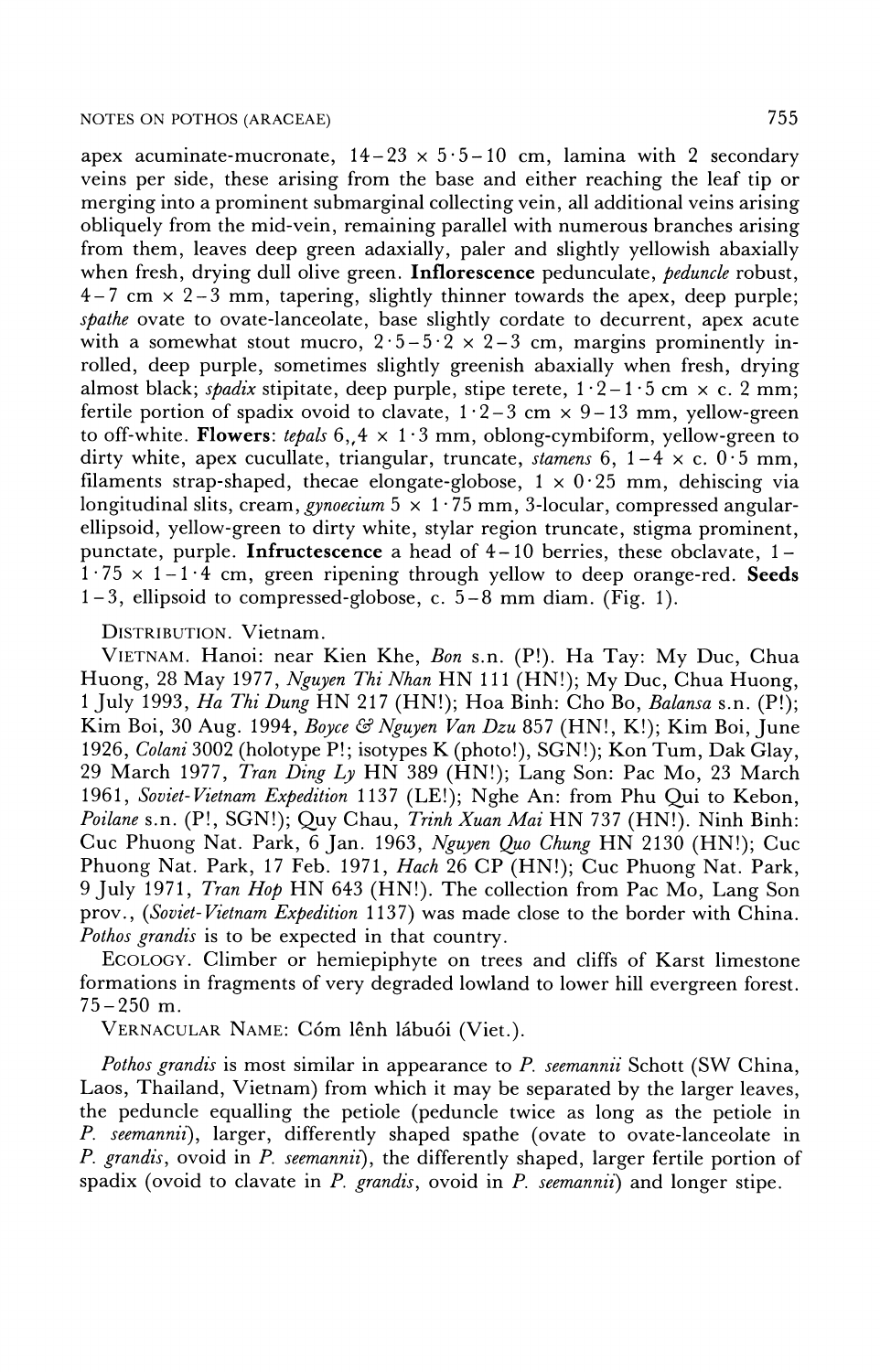

**Fic;. 1. Pothos insignis. A flowering shoot x "; B sterile mature shoot x Y"; C flagellum x Y ; D inflorescence at pistillate anthesis x 2; E tepal, three-quarter adaxial view x 10; F stamen, adaxial view x 10; G gynoecium, side view x 10. Drawn by Emmanuel Papadopoulos.**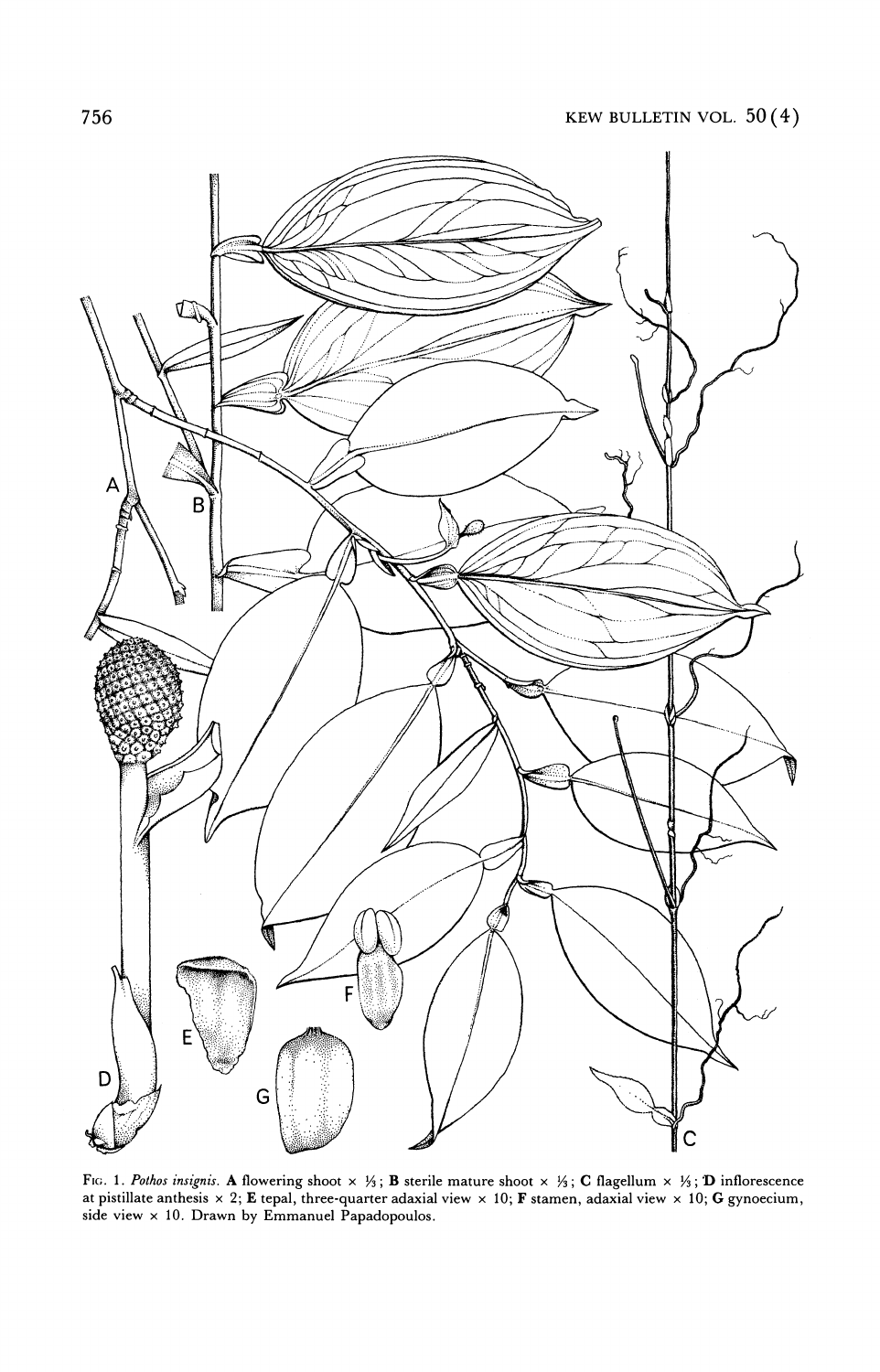#### **SHOOT ARCHITECTURE**

**Pothos grandis displays the typical growth architecture and inflorescence presentation of most species of subgenus Pothos and can be used as a point of reference for a discussion of the majority of species of this subgenus in western Indomalesia. Species of the Pothos scandens L. group (subgenus Pothos), while conforming to the pattern of growth architecture described above, behave somewhat differently in the manner of inflorescence presentation. Discussion of this will be the subject of a future paper. Data concerning stem architecture in P. insignis Engl. (Borneo; subgenus Allopothos) were discussed by Boyce and Poulsen (1994, as sect. Allopothos).** 

**Most species of subgenus Pothos in western Indomalesia appear to have the fivephase growth architecture described above for P. grandis (Fig. 2). A possible sixth phase, a modified version of the sterile mature growth, has been observed in three species of Pothos and is discussed below. The seedling stage is not known for all species in the subgenus but for those known, P. scandens L., P. repens (Lour.) Druce (syn. P. loureirii Hook. & Arn.), P. longipes Schott (see Hay, in press), P. cathcartii Schott and P. yunnanensis Engl., this phase consists of a skototropic (see Strong & Ray 1975) flagellar growth which, on reaching a suitable climbing surface, alters into a shingle climber with closely arranged or overlapping leaves of much the same shape as those found in the adult growth stages. The shingle stage appears to be monopodial but also produces simple branching systems by reiteration (sensu Halle, Oldemann and Tomlinson 1978). The seedling phase continues until one or more as yet unknown factors (e.g. light and moisture levels, available nutrients) trigger the production of the sterile mature growth stage. This stage is a densely leafy, later naked, appressed monopodial climber rooting copiously from the nodes. The sterile mature growth phase does not branch terminally unless damaged when it then reiterates from a node usually some distance back from the damaged apex. However, this phase does occasionally transform terminally into a foraging flagellum as discussed above for P. grandis. At some point the sterile mature stage begins to produce fertile mature shoots from lateral buds. These fertile shoots are sympodial, of varying determinate lengths and often branch to several orders from lateral buds. They are generally moderately leafy, later becoming naked below. Fertile mature shoots eventually produce much-abbreviated lateral shoots consisting of a minute prophyll and one to several cataphylls and terminating in one to several sequentiallyproduced inflorescences. Occasionally fertile mature shoots transform terminally into a foraging flagellum.** 

**In P. scandens (observed in cultivation at Kew), P. macrocephalus Scort. ex Hook. f. (observed in cultivation at Leiden), P. repens and P. cathcartii (both observed in habitat), the sterile mature growth phase occasionally produces exceptionally robust lateral branches in which the leaves, while of conventional shape and size, are tightly imbricated and not spreading. The factors triggering this modified growth phase are not known. It might represent another form of foraging shoot or, possibly, a means for the plant to reiterate from lower buds when the top growth carried begins to exceed the capability of the functional root mass. It is noteworthy that this type of sterile mature shoot reiteration has only been observed on plants of great size, most notably an immense specimen of P. repens covering**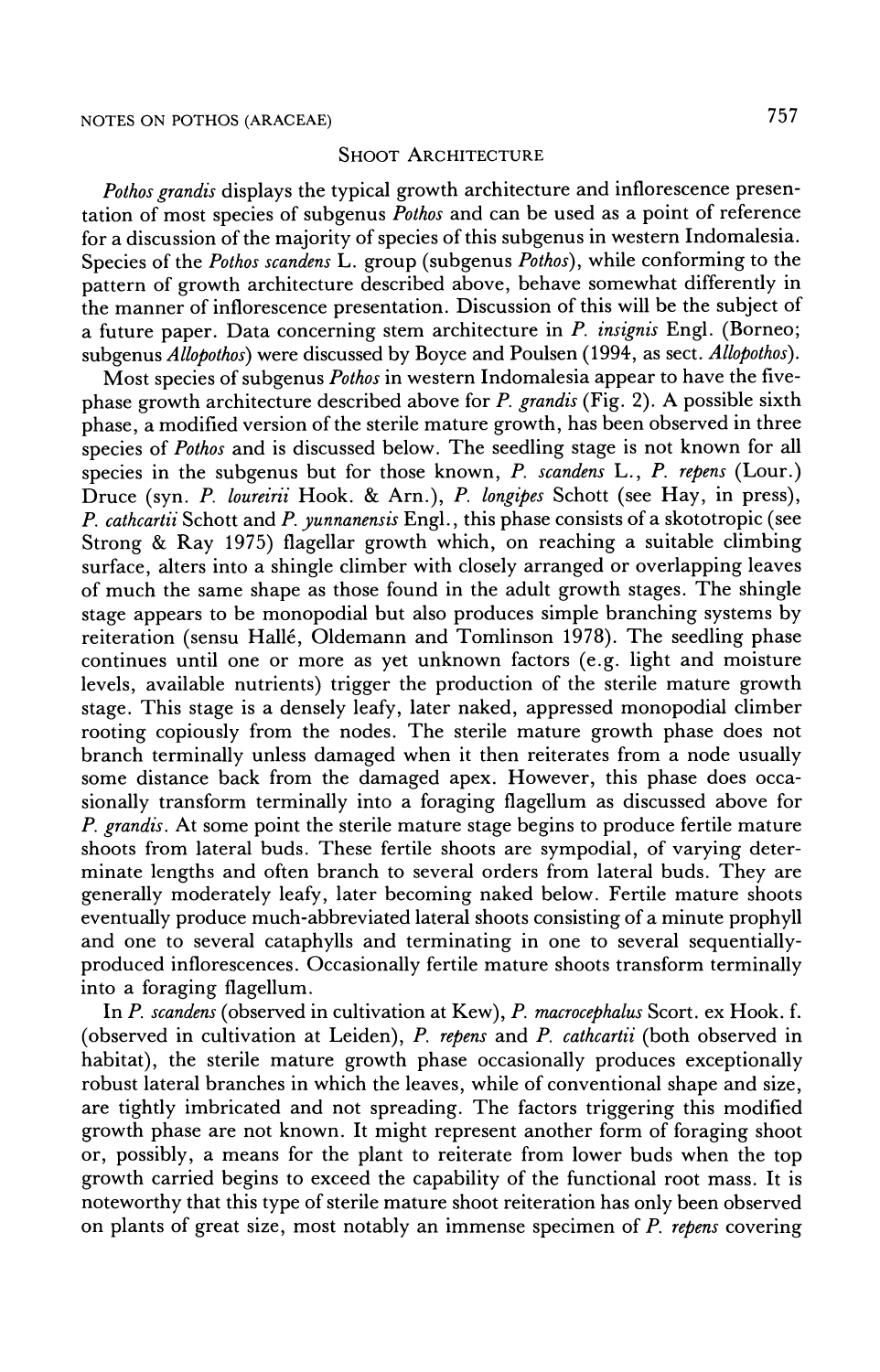

**Flc. 2. Diagrammatic representation of growth habit of Pothos subgenus Pothos and inflorescence/leaf arrangement. A unknown seedling stage stems; B cataphylls; C foliage leaf; D short shoot terminating in an inflorescence; E rooted foraging stem; F leaf/inflorescence arrangement. Drawn by Emmanuel Papadopoulos.**